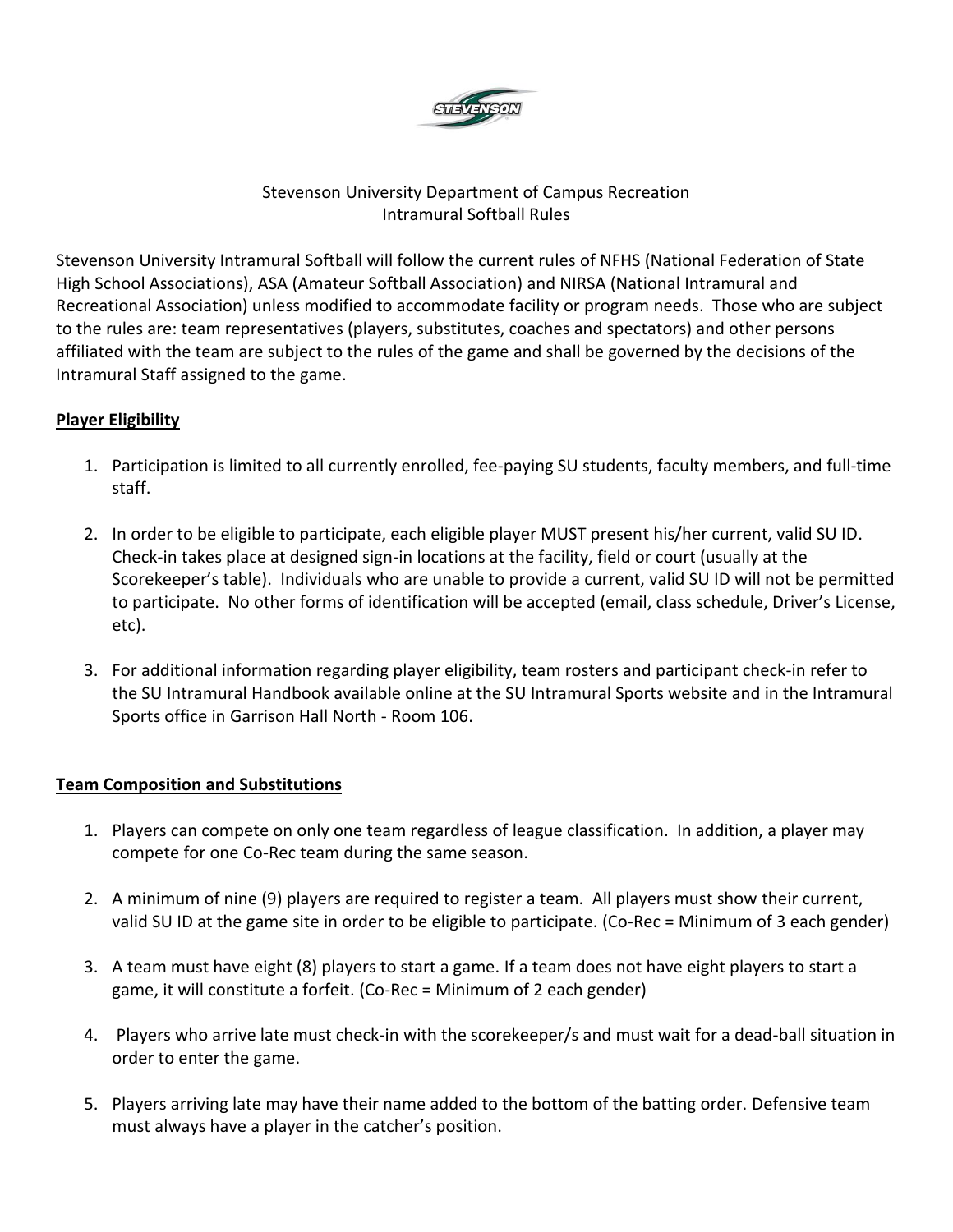- 6. Team rosters will be formed based on the players who compete in the team's first regular season game and every subsequent regular season game. No new player's can be added after a team's last regular season game.
- 7. In order for a player to be eligible for playoffs, he/she must participate in at least one regular season game for that team. \*No player may participate on more than one team\*
- 8. Any player who is injured or bleeding, has an open wound, or has an excessive amount of blood on the uniform must leave the game.
- 9. Team captains are responsible for communicating the batting order to the officials. Teams must list all players that will bat and play defense on the score sheet. This number may exceed 10 players. However, only 10 players may play defense at a time. Every player listed on the score sheet is eligible to bat. Players may go in and come out of the game as many times as they choose, but, teams can only make defensive changes between innings. Pinch hitters and runners are not allowed.
	- a. A sub must play the defensive half of the inning immediately following each at bat. Players may only return to the game in the same position in the batting order that he/she occupied prior to being substituted for.

### **Equipment and Playing Field**

- 1. The Campus Recreation Staff will provide game balls and warm-ups balls. Teams must use the ball provided. Teams are responsible for any damage to game softballs during warm-ups.
- 2. Catcher's equipment is recommended but must be supplied by the individual if they choose to wear it. The Intramural department is not responsible for any injury that occurs during competition as the result of not wearing a batting helmet or catcher's equipment.
- 3. Teams are encouraged to wear their own like-colored jerseys. Scrimmage vests (pinnies) are available for checkout at the courts.
- 4. Individual Player Equipment must meet the following requirements:
	- a. Shirts: Shirts must be worn throughout the game. Shirts must not have arm openings that are larger than four inches. Referees will measure the arm openings with their fist. Shirts that have been altered and are missing more than the length of the sleeve will not be permitted.
	- b. Pants: Players may not wear pants or shorts that have belt loops, metal, cargo pockets or exposed drawstrings. Players may not wear towels that hang from the waist.
	- c. Headgear: Baseball caps or other rigid headwear is not permitted. Players may wear rubber or cloth elastic headbands that are used to control hair. Bandanas with knots are prohibited.
	- d. Pads or Braces: No pads or braces may be worn above the waist. Leg and knee braces made of hard, unyielding material must be covered on both sides and all edges with slow-recovery padding.
	- e. Shoes: All players must wear close toed shoes. Gym shoes, soft-soled shoes, or molded plastic cleats may be worn during competition. Metal spikes are prohibited. Any player caught wearing spikes be asked to remove them immediately. Second offense, the player will be ejected from the game.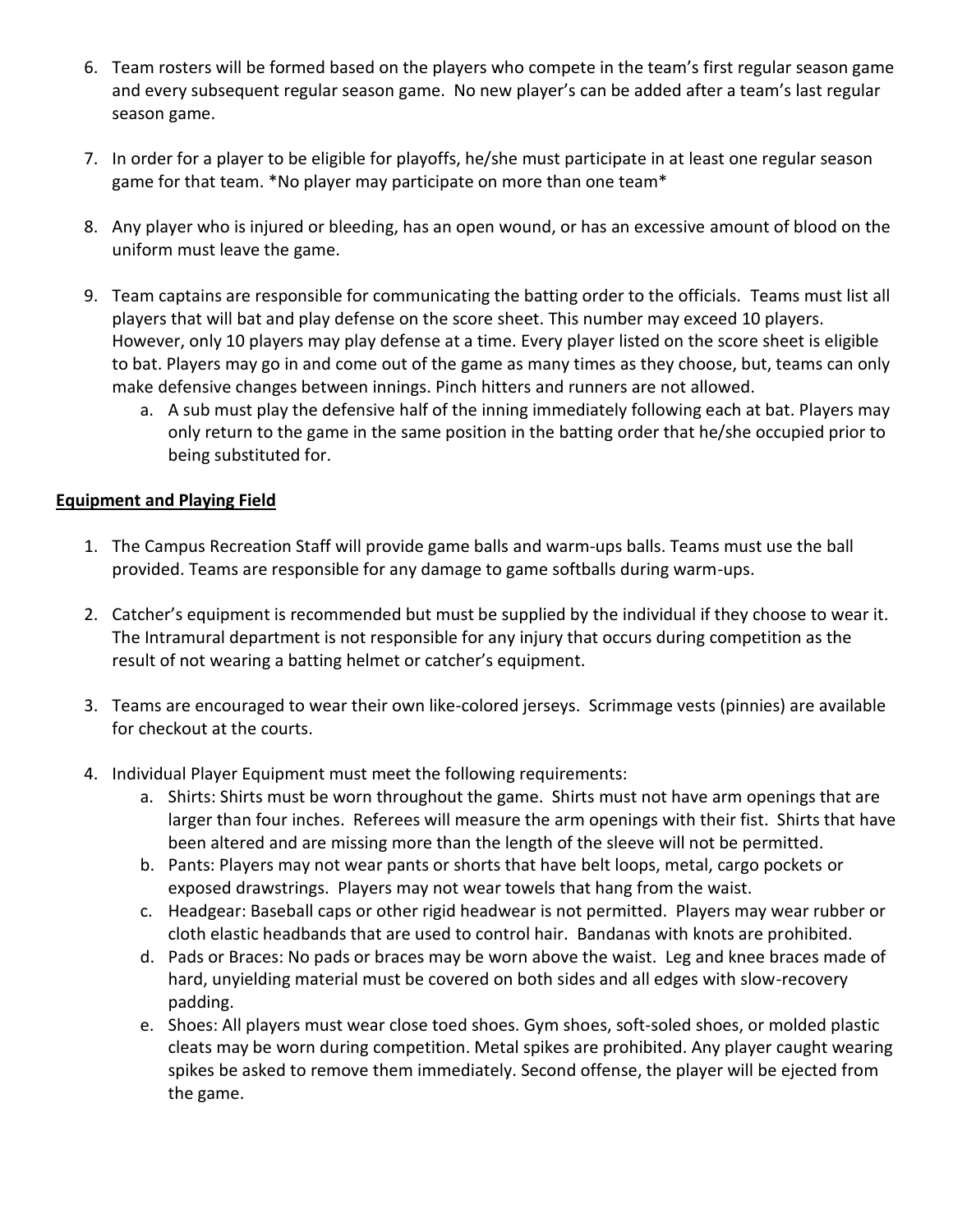- 5. Jewelry is NOT allowed to be worn by any participant during the game. Jewelry consists of visible rings (wedding bands), watches, necklaces, earrings, studs (including tongue or lip rings), bracelets (metal or cloth) and any other such similar jewelry. Medical alert bracelets must be taped to the body or secured under clothing such as a sock to be worn during play. Taping of any other forms of jewelry, other than a medical bracelet, is prohibited. Players are subject to ejection for failure to remove jewelry.
- 6. Bases will be approximately 65 feet apart in men's, women's, and co-rec competition.
- 7. In order for a bat to be deemed legal it must be an official A.S.A. or an official U.S.S.S.A. approved softball bat. It must have a safety grip (no smooth tape) and must be free of rough or sharp edges. Baseball bats and fungo bats are illegal and prohibited. Fast Pitch softball bats are illegal and prohibited.

### **Match Time and Length**

- 1. The game will consist of 7 innings or 50 minutes. No inning may start after 45 minutes have elapsed. A coin toss will determine the home team.
- 2. After 4 innings or 3  $\frac{1}{2}$  if the home team is ahead, games that are stopped due to weather, field conditions or other forces of nature will be considered official at the point they are called. Games that have not reached 4 innings will be attempted to be rescheduled and resumed where it left off, but is not guaranteed.
- 3. A maximum of ten (10) runs per inning allowed per team.
- 4. (Mercy Rule) A 15-run rule will be in effect after 5 innings (4  $\frac{1}{2}$  if the home team is ahead)
- 5. Regular season games can end in a tie. Extra innings can be played, but only if they start before the 50 minute mark.

### **Pitching**

- 1. Players will pitch to the opposing team.
- 2. In the act of pitching, the pitcher:
	- a. May hold the ball in any manner before delivery.
	- b. May only deliver the pitch with a definite underhand motion.
	- c. Must face home plate before and during delivery of the pitch.
	- d. The ball must be pitched at a slow speed.
	- e. Must have at least one foot contacting the pitching rubber prior to pitching the ball. The pitcher's foot must remain in contact with the pitching rubber throughout the delivery.
	- f. Must deliver the ball in a continuous, underhand motion on the first forward swing of the pitching arm past the hip.
- 3. The pitch must have a minimum arc of 6 feet from the ground. The maximum allowable arc is 12 feet from the ground. If the pitch does not meet these requirements, an illegal pitch shall be called. The batter has the option of taking the pitch for an automatic ball or swinging at the pitch. If the pitch is swung at, the illegal pitch is ignored.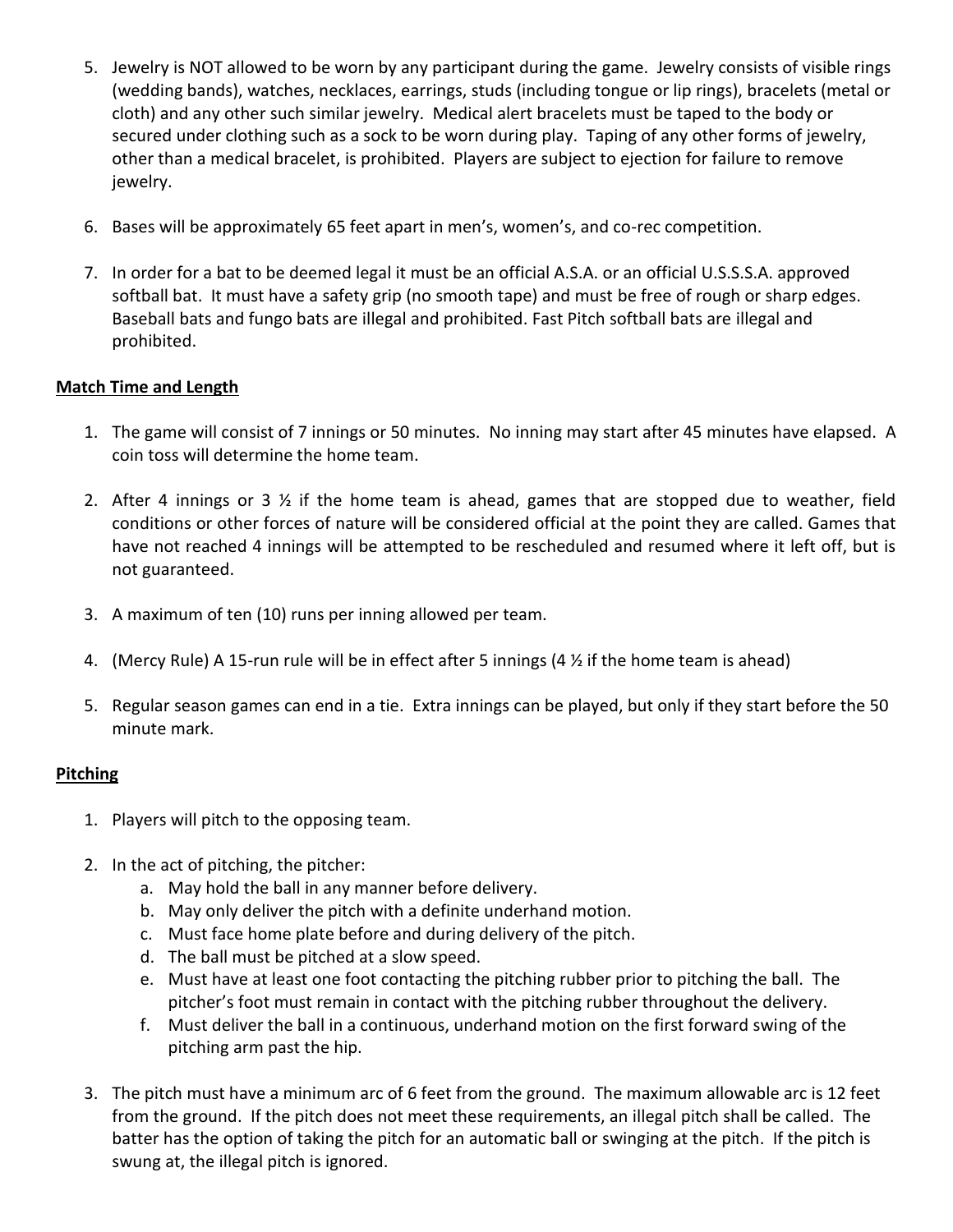4. The pitch must be a slow pitched ball, excessive speed is determined by the umpire.

# **Batting**

- 1. Batters will start with a 1-and-1 count.
- 2. The strike zone is any space immediately over home plate between the height of the batter's highest shoulder and lowest knee when the batter assumes his/her natural batting stance.
- 3. Strike is called if the pitch has a legal arc, crosses the batter's body at the appropriate height.
- 4. The batter will be declared out if a ball is batted foul for the third strike. The play will be called dead and runners cannot advance.
- 5. Bunting and/or chopping the ball downward is prohibited. If this occurs, the batter is declared out, the ball is dead, and runners may not advance.
- 6. Throwing of the bat in any manner is prohibited. On the first occurrence, a warning will be issued by the umpire. On the second occurrence, the batter will be declared out. On the third occurrence, the player will be ejected from the game.

## **Running**

- 1. There is no stealing. Runners are not allowed to leave the base until the pitch is hit. If a runner is found off base before the pitch is thrown, the runner will be out and "no pitch" will be called.
- 2. The base path for a runner is a direct line between the player and the base to which he/she is running at the time a play is being made on that specific base runner and the three feet to either side of that direct path.
	- a. The exemption is if a base runner is advancing for multiple bases. Base runners may take a more rounded path to maintain their speed, providing they maintain their established path
	- b. For plays between home plate and  $1<sup>st</sup>$  base, base runners are encouraged to run on the foul side towards 1<sup>st</sup> base.
- 3. A base runner who runs outside (more than 3-feet) his/her established base path in order to avoid a tag shall be declared out.
- 4. Base runners must avoid all collisions with fielders anytime a fielder is making a play on the ball. Any base runner who does not avoid the collision will be ruled out; he/she will be ejected immediately. The batter will be awarded  $1<sup>st</sup>$  base and runners will return to their original base unless forced to the next base. (If a runner occupies 1<sup>st</sup> he/she will be awarded 2<sup>nd</sup> so the batter can be awarded 1<sup>st</sup>)
- 5. Defensive players may not intentionally stand or obstruct the base path of a base runner unless he/she is fielding the ball. If a defensive player intentionally obstructs a base runner, the umpire shall award that base runner and all others the bases they would have reached had there been no obstruction.
	- a. Obstruction is also called when a fielder without the ball fakes a tag in which the umpire will award bases as a normal obstruction and eject the fielder from the game.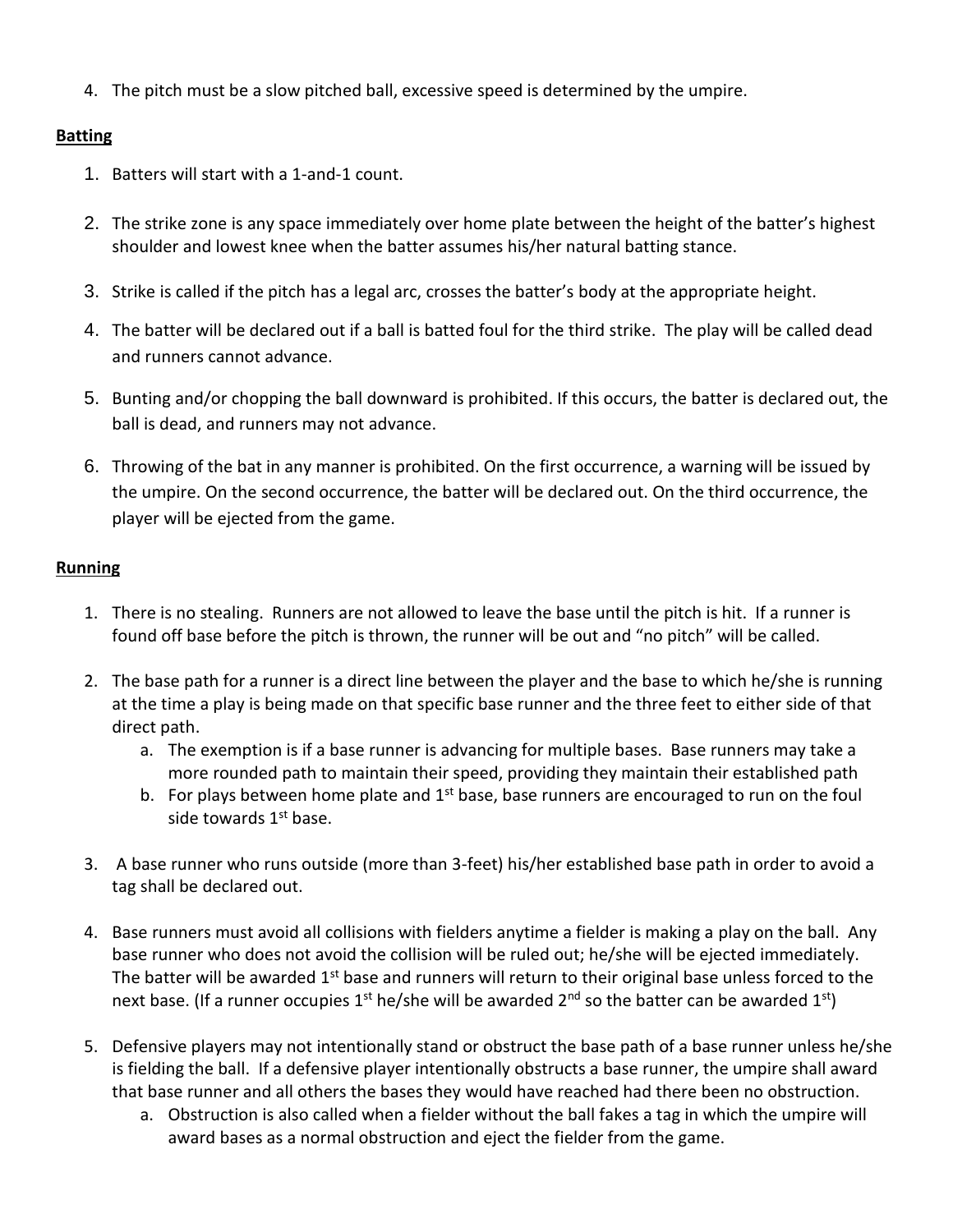- 6. A runner who is in fair territory and not in contact with a base that is struck by a batted ball will be declared out except if:
	- a. The ball has passed an infielder and no other fielder had a chance to make a play
	- b. A runner is hit with a fair hit ball in foul territory and no other fielder could make a play
	- c. A runner is touched by the ball after it is touched by any fielder

If an exception occurs, all runners must return to the base they originally occupied and the batter is awarded first base unless forced to the next base.

- 7. If the defense is attempting a double play, base runners must get out of the way of the thrown ball. Base runners who fail to make an attempt to avoid obstruction will be charged with interference and both the base runners and batter will be called out.
- 8. Sliding into any base in softball is prohibited. Base runners that slide will be called out.
- 9. Base runners may not attempt to jump over, hurdle or intentionally collide with a defensive player in possession of the ball attempting to make a tag on the base runner. Players who violate this rule will be ruled out, ejected and base runners will return to the original base they occupied.
- 10. Courtesy or pinch runners are not allowed in softball.

### **Fielding**

- 1. The defensive players are restricted to the following position rules:
	- a. No more than 6 players may be positioned in the infield before a pitched ball is hit including the pitcher and catcher.
	- b. Each team must field a catcher. The catcher is required to remain behind the batter and may not cross home plate until the ball is hit.
- 2. Batters and base runners are out in all normal situations: force out, fly out, tag out.
- 3. When a ball is in play and overthrown, the play will be called dead and bases will be awarded based on the position of the runner at the time the throw occurred. Base runners will be awarded two bases from the last base attained at the time the ball was released.
	- a. All bases awarded are based on the lead runner.
- 4. The infield fly rule will be in affect when there is less than two outs, runners occupy first and second base or the bases are loaded, and a fair batted ball is popped up and can be caught by an infielder with ordinary effort.
- 5. The ball will remain alive until all base runners have stopped advancing, the pitcher holds the ball in the infield and the umpire has declared time.

### **Appeal Plays**

1. Appeal plays are plays that an umpire cannot make a ruling until a request by a member of the defensive team has been made. All appeals must be made before the next pitch or before the defensive team leaves the field.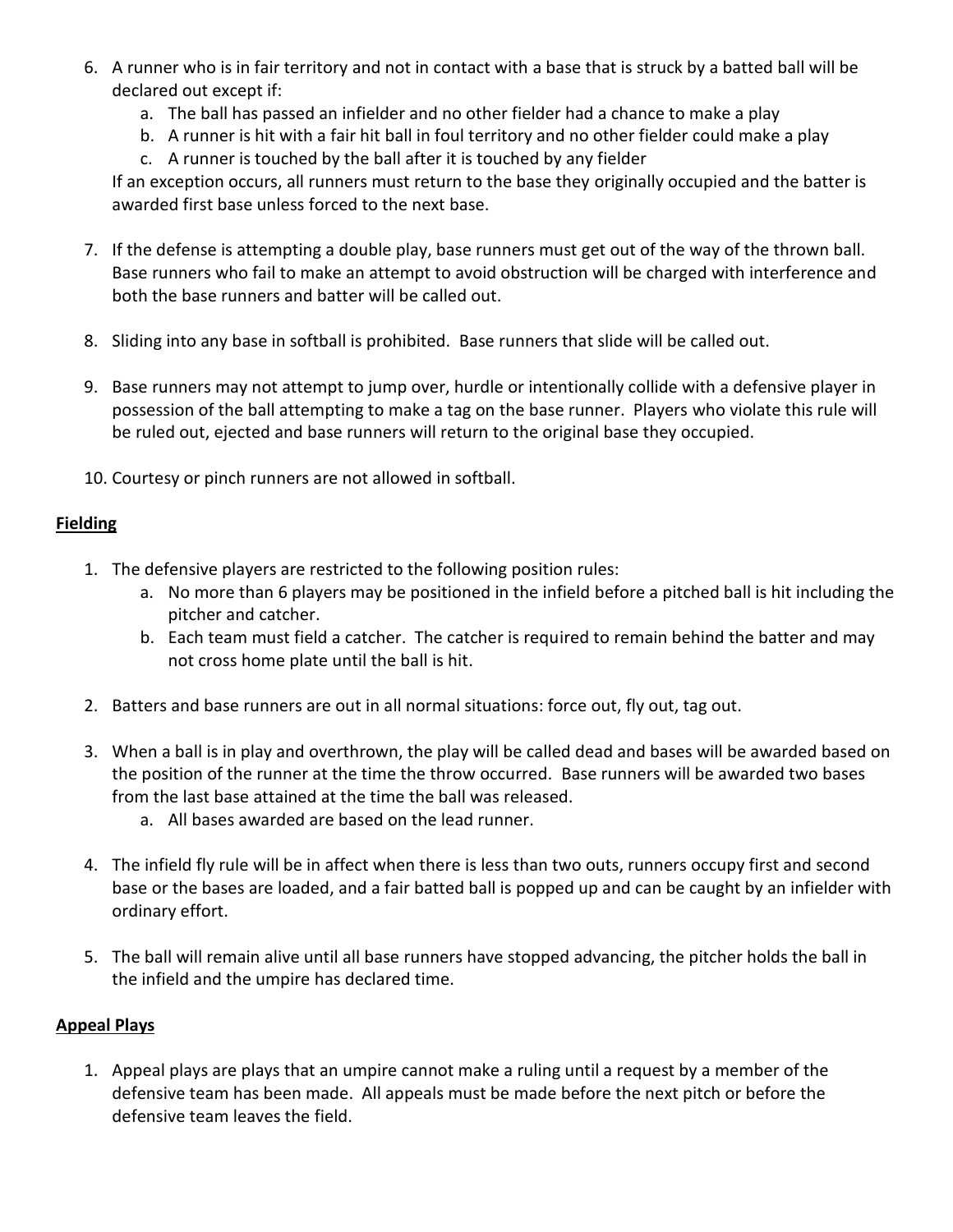2. Appeals can be made once the ball has been returned to the infield and time has been called. Any infielder with or without the ball may make a verbal appeal on: a runner missing a base, a runner leaving a base too soon or a batter batting out of order. The plate umpire will acknowledge the appeal and the appropriate umpire will rule on the play.

### **Co-Rec Modifications**

- 1. A team is composed of ten (10) players, five (5) men and five (5) women. Play may start with no less than eight (6) players, four (4) men and four (4) women. A team may also play with 9 players. At no time may there be more than five (5) players of a gender on the field for a team. Therefore, the only legal combinations are 5 males + 5 females, 5 males + 4 females, 4 males + 5 females, and 4 males + 4 females. Substitutions may only take place as a male for male or female for female.
- 2. The defensive team is restricted to a maximum of 3 males and 3 females in the infield (This restriction includes the pitcher and catcher) and 2 males and 2 females in the outfield. The pitcher and catcher must be of opposite gender. No exceptions will be made.

## **Sportsmanship**

- 1. The Sportsmanship Rating System is intended to be an objective scale by which teams' attitude and behavior can be assessed throughout the intramural sports league and playoff seasons. Behavior before, during, and after an intramural sports contest is included in the rating. The team captain is responsible for educating and informing all players and spectators affiliated with his/her team about the system.
- 2. A team is responsible for the actions of the individual team members and spectators related to it. Additionally, WCU Intramural Sports does not recognize the use of coaches. Only the team captain shall speak to the officials regarding administrative matters (ejections, disqualifications, etc). Furthermore, the team captain's efforts in assisting Intramural Staff to calm difficult situations and to restrain troubled teammates are key to controlling team conduct.
- 3. Sportsmanship is vital to the conduct of every Intramural contest. In order to encourage proper conduct during games, officials, administrative personnel, and supervisors shall make decisions on whether to warn, penalize or eject players or teams for poor sportsmanship. These decisions are final. The Intramural Sports administrative staff will rule on further penalties as a result of unsportsmanlike conduct.
- 4. Each participant should choose his or her team members carefully, as all team members will suffer the consequences of any disciplinary action taken by the Intramural Sports staff against that team for violation of the intramural rules and sportsmanship guidelines. Protests or appeals of sportsmanship ratings will not be recognized. The Intramural Sports administrative staff reserves the right to review any rating given to a team.
- 5. Additional information regarding team and participant sportsmanship including the rating method, factors, and scale is available in the Intramural Sports Handbook, available online at the WCU Campus Recreation web site.